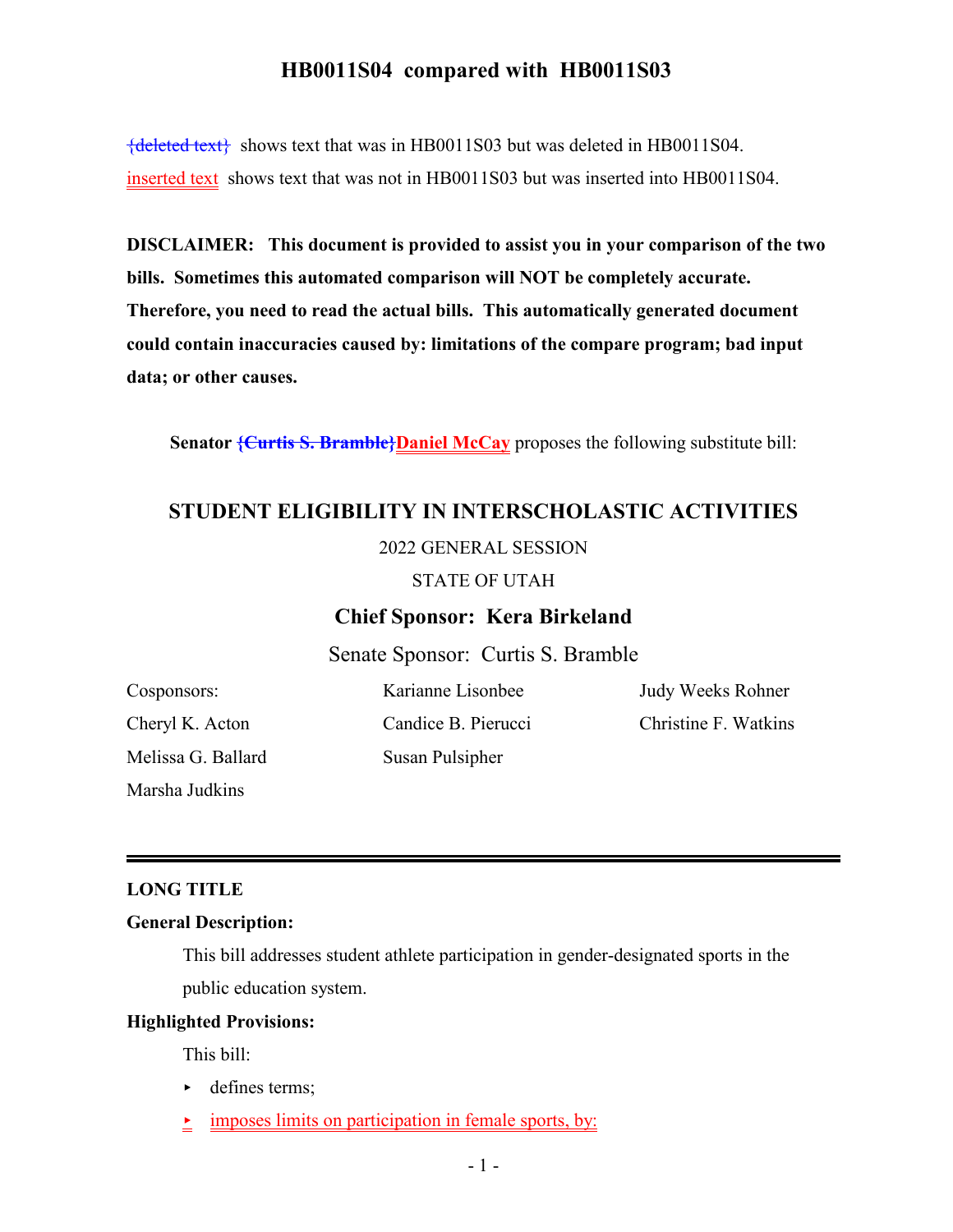- e <u>requiring schools and local education agencies to designate athletic activities by</u> sex;
- prohibiting a student of the male sex from competing against another school on a team designated for female students;
- prohibiting certain complaints or investigations based on a school or local education agency maintaining separate athletic activities for female students;
- providing for indemnification of local education agencies and schools; and
- $\bullet$  providing for severability;

 $\frac{\cdot}{\cdot}$  in the alternative if a court invalidates the above policy:

- $\{\rightarrow\}$  conditions student athlete participation in gender-designated sports in the public education system on the student's birth certificate;
- $\bullet$  establishes the School Activity Eligibility Commission (commission) and provides the commission's membership and duties;
- $\frac{\bullet}{\bullet}$  requires the commission to establish a baseline range of students in a given gender-designated interscholastic activity for a given age;
- $\frac{\bullet}{\bullet}$  provides that records of the commission related to a specific student are protected;
- $\bullet$  provides immunity from suit for members of the commission;
- $\frac{\cdot}{\cdot}$  allows a student to participate in a gender-designated interscholastic activity that does not correspond to the sex designation on the student's birth certificate or in the case of a gender transition if the student receives the commission's eligibility approval;

 $\leftrightarrow$  o provides processes for $\leftrightarrow$ 

- $\frac{1}{6}$  an athletic association to notify the commission when a student registers to participate in a gender-designated sport in a situation that requires the commission's eligibility approval;
- provides processes for the commission to receive information and evidence;
- provides for the confidentiality of the proceedings, commission vote, eligibility determination, and student's identity; and
- establishes a standard for the commission's considerations in rendering an eligibility determination;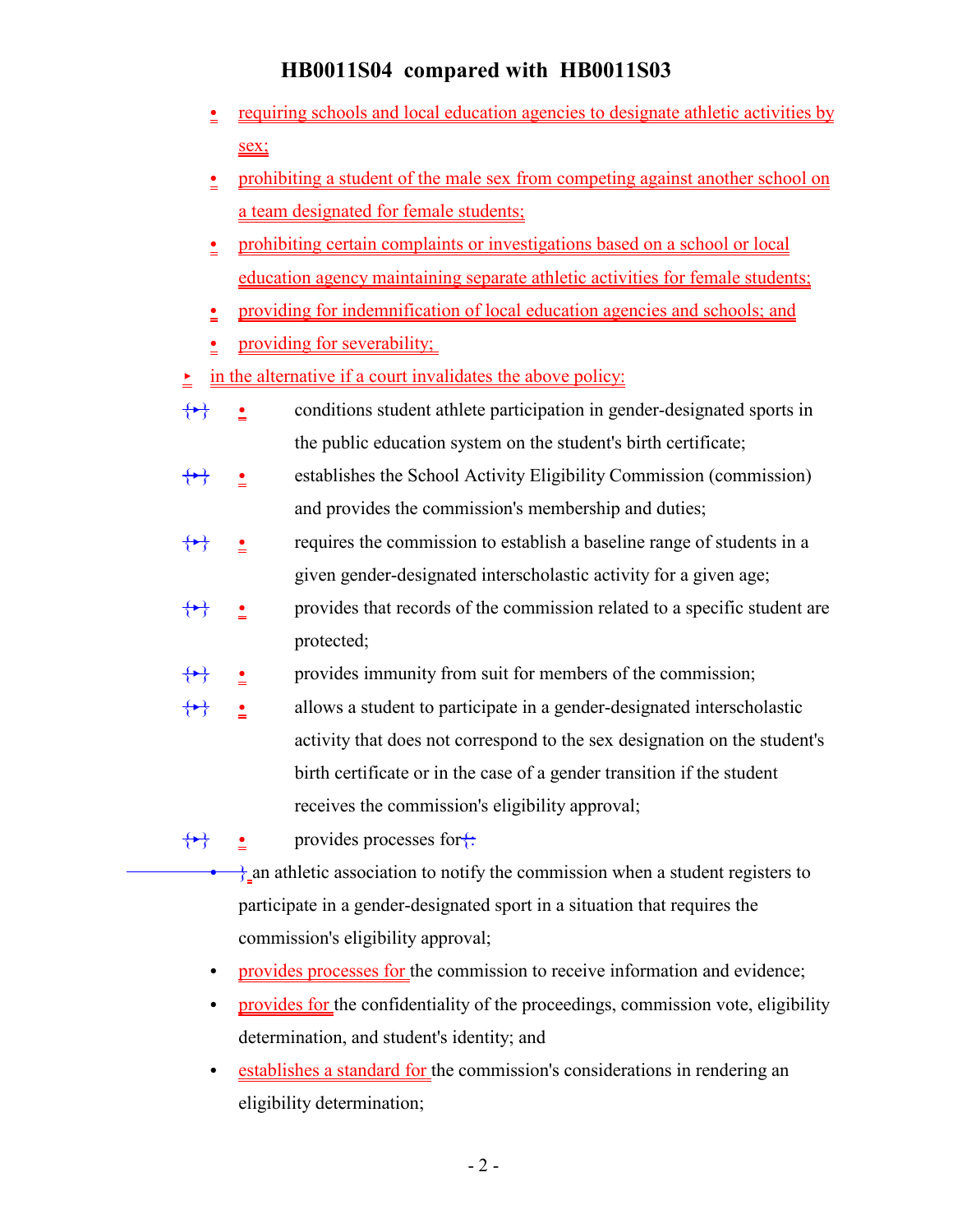- $\left\{\rightarrow\right\}$  **e** allows for commission meetings in which the commission discusses and votes on a specific student's request to be closed under the Open and Public Meetings Act;
- $\{\rightarrow\}$  provides for reasonable accommodations in school facilities related to gender identity for students participating in interscholastic activities; and
- provides for severability; and

 $\blacktriangleright$  makes technical changes.

### **Money Appropriated in this Bill:**

None

### **Other Special Clauses:**

This bill provides a special effective date.

### **Utah Code Sections Affected:**

AMENDS:

**52-4-205**, as last amended by Laws of Utah 2021, Chapters 179 and 231

ENACTS:

**53G-6-901**, Utah Code Annotated 1953

**53G-6-902**, Utah Code Annotated 1953

**53G-6-903**, Utah Code Annotated 1953

**53G-6-904**, Utah Code Annotated 1953

**{53G-6-905}53G-6-1001**, Utah Code Annotated 1953

**53G-6-1002**, Utah Code Annotated 1953

**53G-6-1003**, Utah Code Annotated 1953

**53G-6-1004**, Utah Code Annotated 1953

**53G-6-1005**, Utah Code Annotated 1953

**53G-6-1006**, Utah Code Annotated 1953

*Be it enacted by the Legislature of the state of Utah:*

Section 1. Section **52-4-205** is amended to read:

### **52-4-205. Purposes of closed meetings -- Certain issues prohibited in closed**

**meetings.**

(1) A closed meeting described under Section 52-4-204 may only be held for: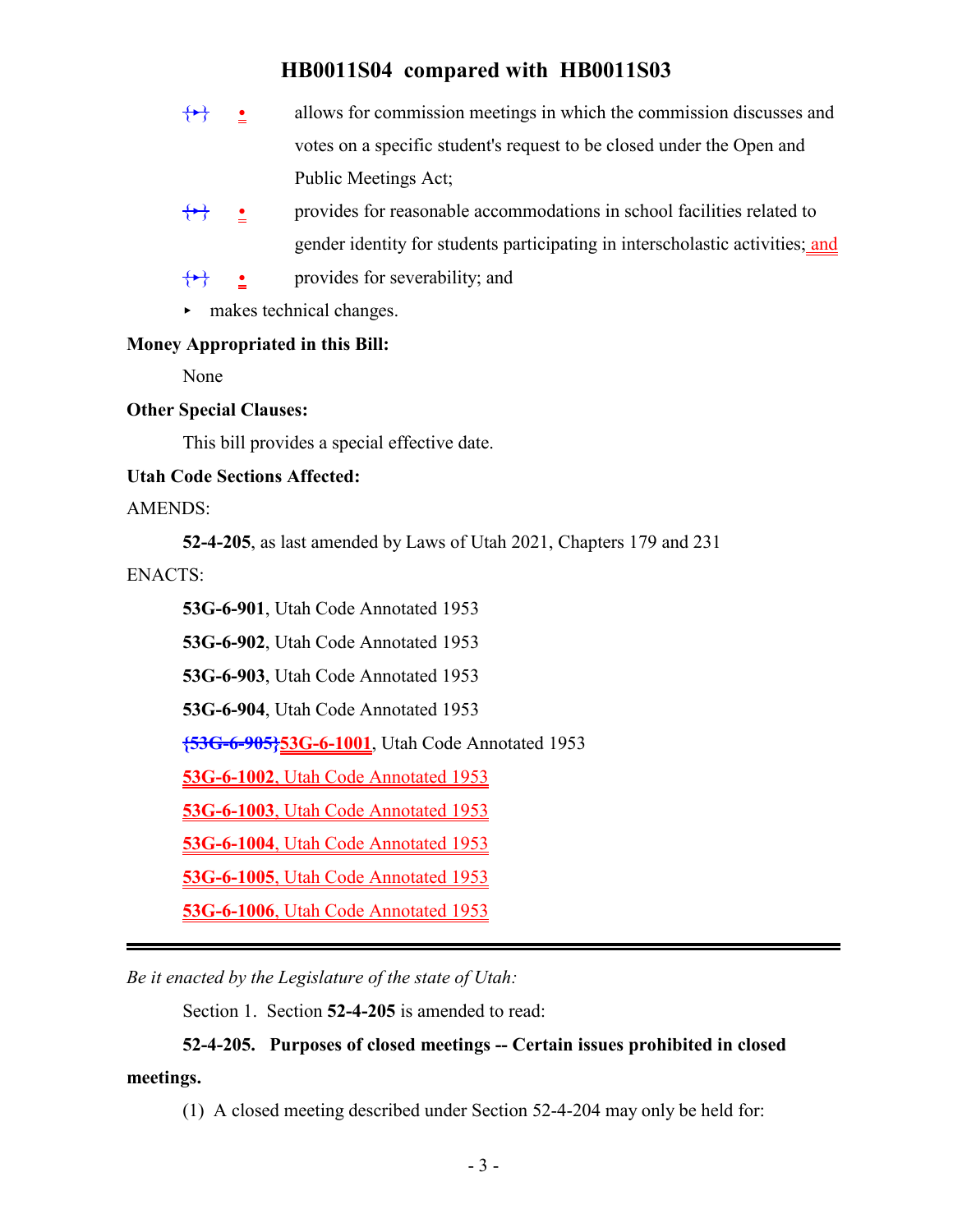(a) except as provided in Subsection (3), discussion of the character, professional competence, or physical or mental health of an individual;

(b) strategy sessions to discuss collective bargaining;

(c) strategy sessions to discuss pending or reasonably imminent litigation;

(d) strategy sessions to discuss the purchase, exchange, or lease of real property,

including any form of a water right or water shares, if public discussion of the transaction would:

(i) disclose the appraisal or estimated value of the property under consideration; or

(ii) prevent the public body from completing the transaction on the best possible terms;

(e) strategy sessions to discuss the sale of real property, including any form of a water right or water shares, if:

(i) public discussion of the transaction would:

(A) disclose the appraisal or estimated value of the property under consideration; or

(B) prevent the public body from completing the transaction on the best possible terms;

(ii) the public body previously gave public notice that the property would be offered for sale; and

(iii) the terms of the sale are publicly disclosed before the public body approves the sale;

(f) discussion regarding deployment of security personnel, devices, or systems;

(g) investigative proceedings regarding allegations of criminal misconduct;

(h) as relates to the Independent Legislative Ethics Commission, conducting business relating to the receipt or review of ethics complaints;

(i) as relates to an ethics committee of the Legislature, a purpose permitted under Subsection  $52-4-204(1)(a)(iii)(C)$ ;

(j) as relates to the Independent Executive Branch Ethics Commission created in Section 63A-14-202, conducting business relating to an ethics complaint;

(k) as relates to a county legislative body, discussing commercial information as defined in Section 59-1-404;

(l) as relates to the Utah Higher Education Assistance Authority and its appointed board of directors, discussing fiduciary or commercial information as defined in Section 53B-12-102;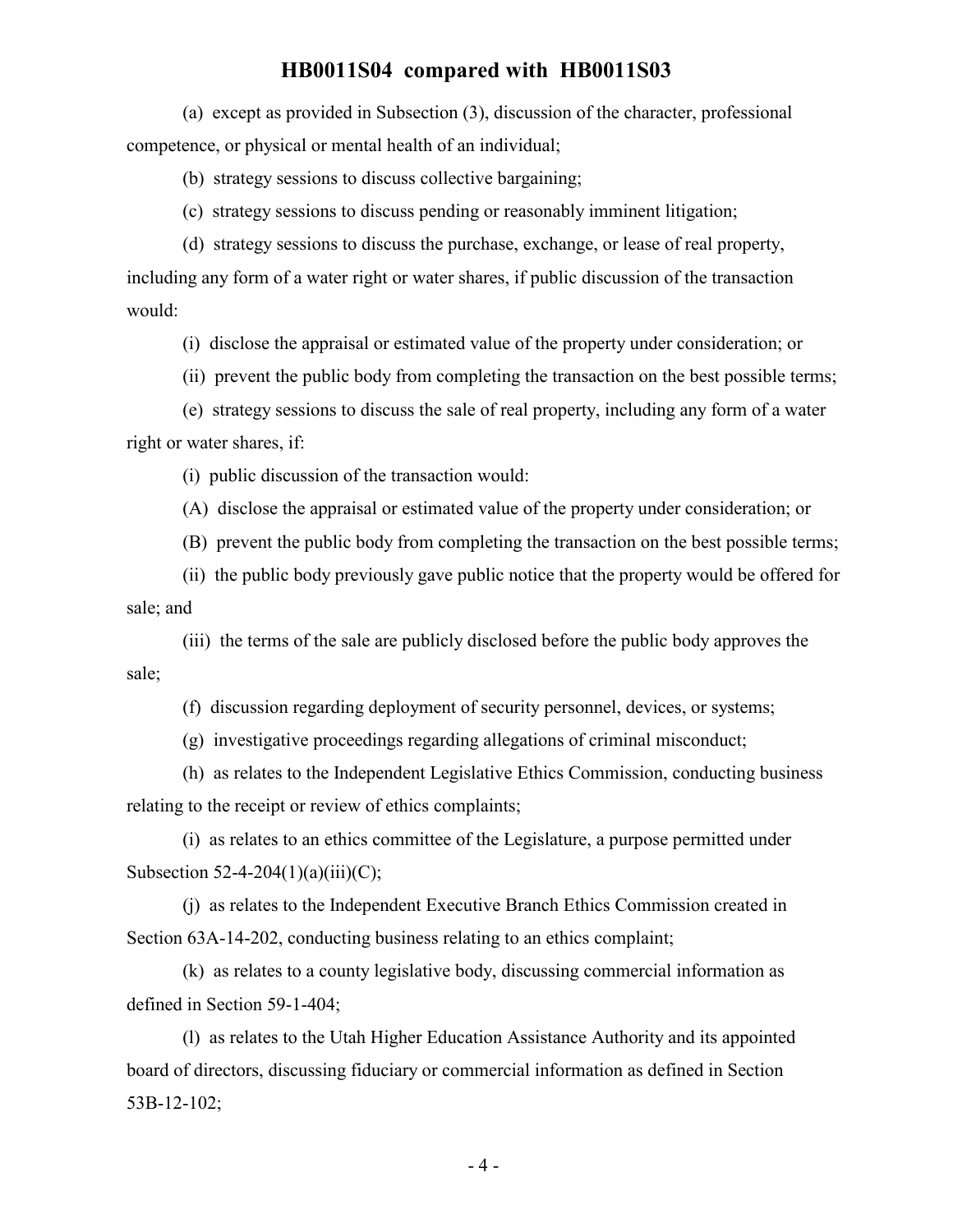(m) deliberations, not including any information gathering activities, of a public body acting in the capacity of:

(i) an evaluation committee under Title 63G, Chapter 6a, Utah Procurement Code, during the process of evaluating responses to a solicitation, as defined in Section 63G-6a-103;

(ii) a protest officer, defined in Section 63G-6a-103, during the process of making a decision on a protest under Title 63G, Chapter 6a, Part 16, Protests; or

(iii) a procurement appeals panel under Title 63G, Chapter 6a, Utah Procurement Code, during the process of deciding an appeal under Title 63G, Chapter 6a, Part 17, Procurement Appeals Board;

(n) the purpose of considering information that is designated as a trade secret, as defined in Section 13-24-2, if the public body's consideration of the information is necessary in order to properly conduct a procurement under Title 63G, Chapter 6a, Utah Procurement Code;

(o) the purpose of discussing information provided to the public body during the procurement process under Title 63G, Chapter 6a, Utah Procurement Code, if, at the time of the meeting:

(i) the information may not, under Title 63G, Chapter 6a, Utah Procurement Code, be disclosed to a member of the public or to a participant in the procurement process; and

(ii) the public body needs to review or discuss the information in order to properly fulfill its role and responsibilities in the procurement process;

(p) as relates to the governing board of a governmental nonprofit corporation, as that term is defined in Section 11-13a-102, the purpose of discussing information that is designated as a trade secret, as that term is defined in Section 13-24-2, if:

(i) public knowledge of the discussion would reasonably be expected to result in injury to the owner of the trade secret; and

(ii) discussion of the information is necessary for the governing board to properly discharge the board's duties and conduct the board's business; or

(q) a purpose for which a meeting is required to be closed under Subsection (2).

(2) The following meetings shall be closed:

(a) a meeting of the Health and Human Services Interim Committee to review a report described in Subsection 62A-16-301(1)(a), and the responses to the report described in Subsections 62A-16-301(2) and (4);

- 5 -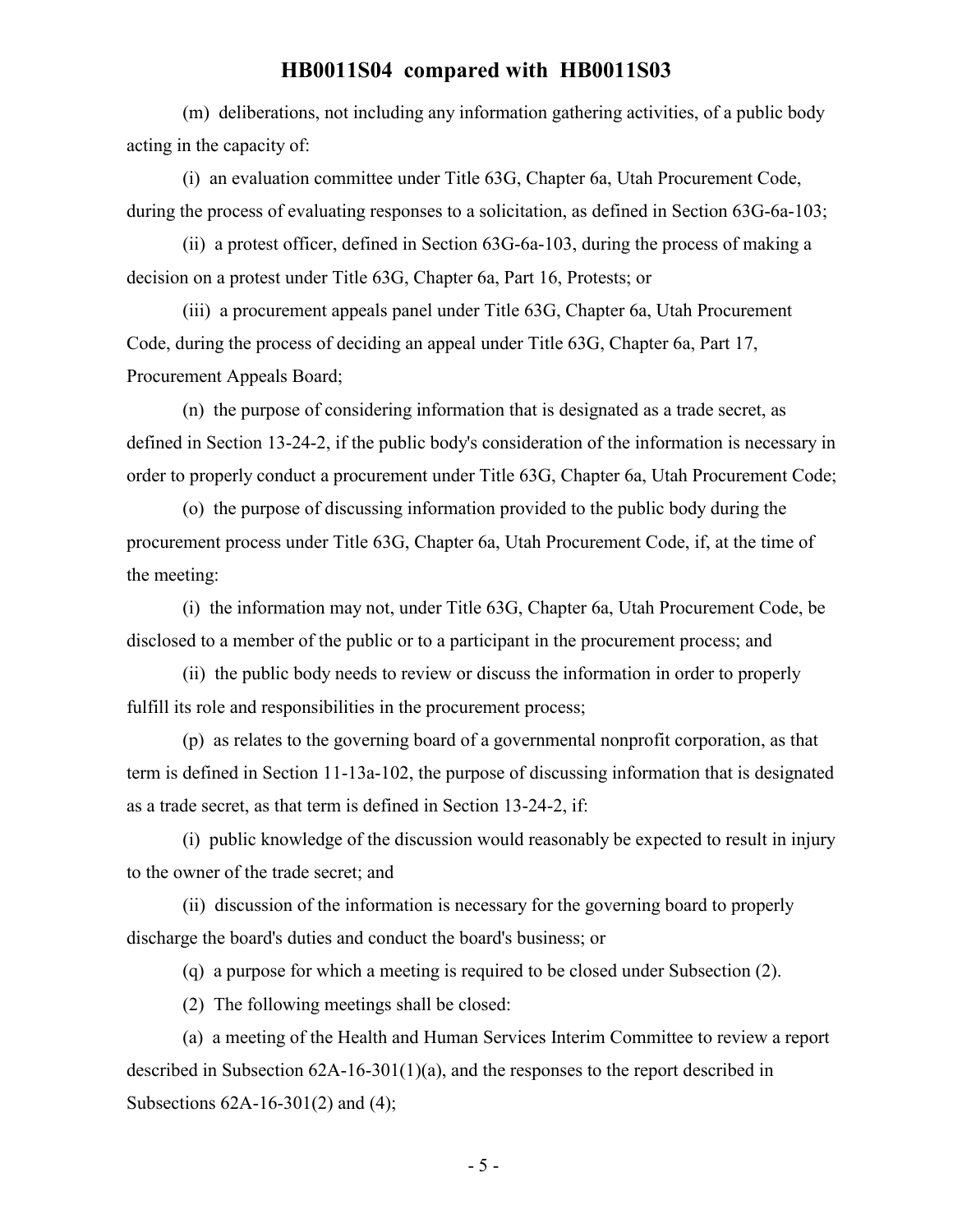(b) a meeting of the Child Welfare Legislative Oversight Panel to:

(i) review a report described in Subsection  $62A-16-301(1)(a)$ , and the responses to the report described in Subsections 62A-16-301(2) and (4); or

(ii) review and discuss an individual case, as described in Subsection 62A-4a-207(5);

(c) a meeting of the Opioid and Overdose Fatality Review Committee, created in Section 26-7-13, to review and discuss an individual case, as described in Subsection  $26 - 7 - 13(10)$ ;

(d) a meeting of a conservation district as defined in Section 17D-3-102 for the purpose of advising the Natural Resource Conservation Service of the United States Department of Agriculture on a farm improvement project if the discussed information is protected information under federal law;

(e) a meeting of the Compassionate Use Board established in Section 26-61a-105 for the purpose of reviewing petitions for a medical cannabis card in accordance with Section  $26 - 61a - 105$ ;  $[and]$ 

(f) a meeting of the Colorado River Authority of Utah if:

(i) the purpose of the meeting is to discuss an interstate claim to the use of the water in the Colorado River system; and

(ii) failing to close the meeting would:

(A) reveal the contents of a record classified as protected under Subsection 63G-2-305(82);

(B) reveal a legal strategy relating to the state's claim to the use of the water in the Colorado River system;

(C) harm the ability of the Colorado River Authority of Utah or river commissioner to negotiate the best terms and conditions regarding the use of water in the Colorado River system; or

(D) give an advantage to another state or to the federal government in negotiations regarding the use of water in the Colorado River system[.]; and

(g) a meeting of the School Activity Eligibility Commission, described in Section {53G-6-902}53G-6-1003, if the commission is in effect in accordance with Section

53G-6-1002, to consider, discuss, or determine, in accordance with Section

{53G-6-903}53G-6-1004, an individual student's eligibility to participate in an interscholastic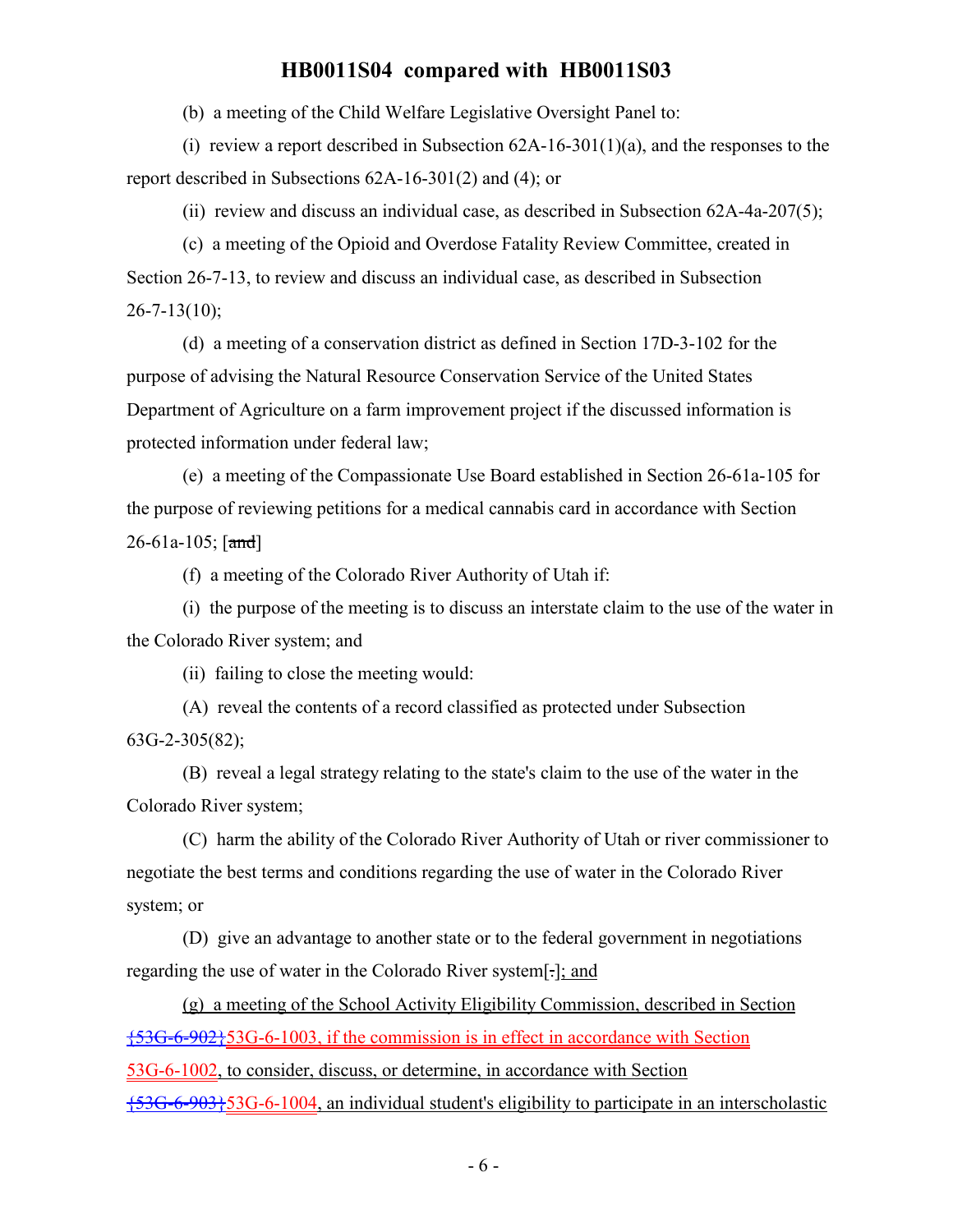activity, as that term is defined in Section  $\overline{53G-6-901}$ ,  $\overline{53G-6-1001}$ , including the commission's determinative vote on the student's eligibility.

(3) In a closed meeting, a public body may not:

(a) interview a person applying to fill an elected position;

(b) discuss filling a midterm vacancy or temporary absence governed by Title 20A,

Chapter 1, Part 5, Candidate Vacancy and Vacancy and Temporary Absence in Elected Office; or

(c) discuss the character, professional competence, or physical or mental health of the person whose name was submitted for consideration to fill a midterm vacancy or temporary absence governed by Title 20A, Chapter 1, Part 5, Candidate Vacancy and Vacancy and Temporary Absence in Elected Office.

Section 2. Section **53G-6-901** is enacted to read:

# Part 9. <del>{Student Eligibility}Participation</del> in <del>{Interscholastic Activities}Female Sports</del> **53G-6-901. Definitions.**

As used in this part:

(1) "Coed" or "mixed" means that a team is composed of members of both sexes who traditionally compete together.

(2) "Interscholastic athletic activity" means that a student represents the student's school or LEA in competition against another school or LEA in an athletic or sporting activity.

(3) "Sex" means the biological, physical condition of being male or female, determined by an individual's genetics and anatomy at birth.

Section 3. Section **53G-6-902** is enacted to read:

**53G-6-902. Participation in school athletic activities.**

(1) Notwithstanding any state board rule:

(a) a public school or LEA, or a private school that competes against a public school or LEA, shall expressly designate school athletic activities and teams as one of the following,

based on sex:

(i) designated for students of the male sex;

(ii) designated for students of the female sex; or

(iii) "coed" or "mixed";

(b) a student of the male sex may not compete, and a public school or LEA may not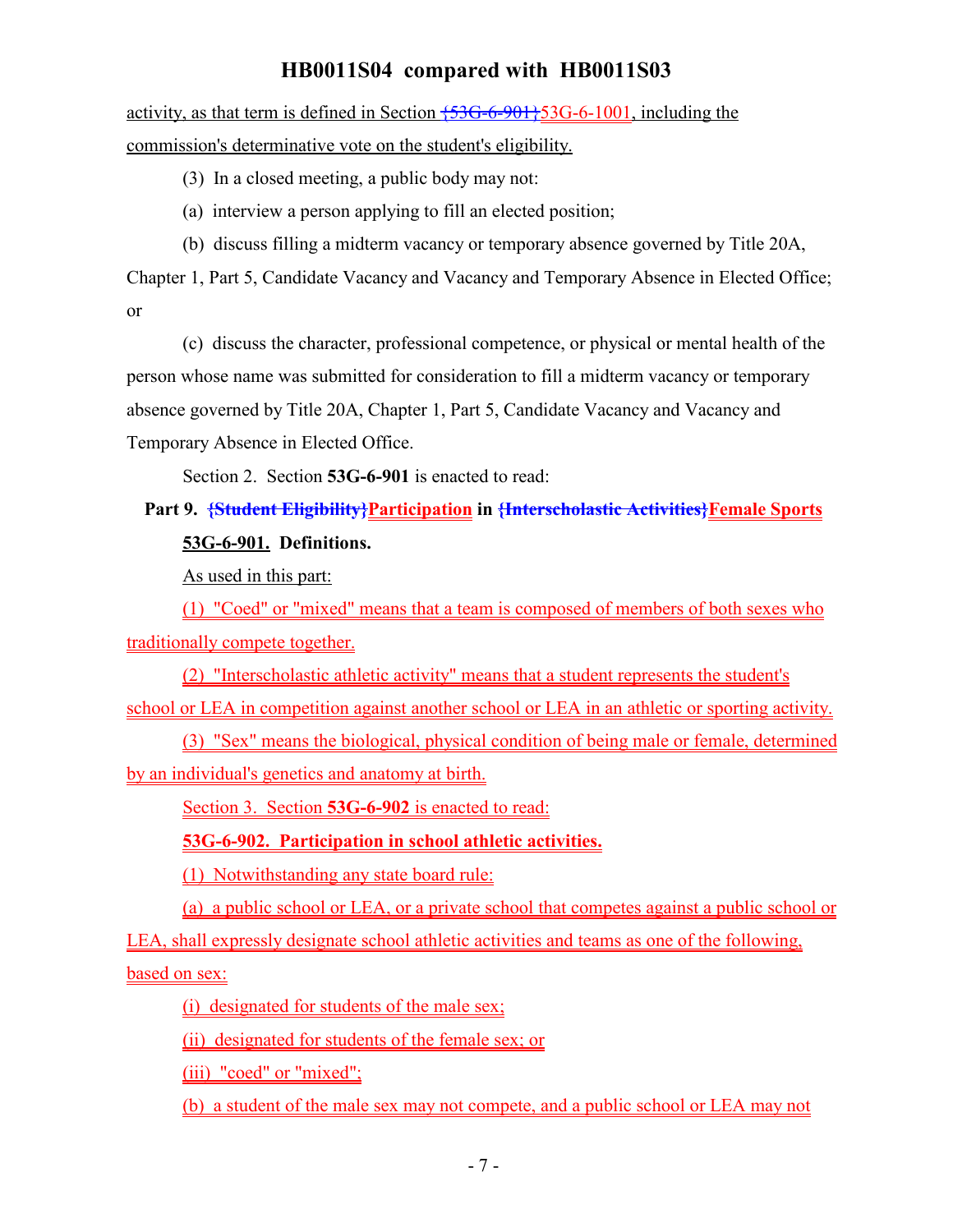allow a student of the male sex to compete, with a team designated for students of the female sex in an interscholastic athletic activity; and

(c) a government entity or licensing or accrediting organization may not entertain a complaint, open an investigation, or take any other adverse action against a school or LEA described in Subsection (1)(a) for maintaining separate school athletic activities for students of the female sex.

(2) Nothing in this section prohibits an LEA or school from allowing a student of either gender from participating with a team designated for students of the female sex, consistent with school policy, outside of competition in an interscholastic athletic activity, in accordance with Subsection  $(1)(b)$ .

Section 4. Section **53G-6-903** is enacted to read:

### **53G-6-903. Severability.**

(1) If any provision of this part or the application of any provision of this part to any person or circumstance is held invalid by a final decision of a court of competent jurisdiction, the remainder of this part shall be given effect without the invalidated provision or application.

(2) The provisions of this part are severable.

Section 5. Section **53G-6-904** is enacted to read:

## **53G-6-904. Indemnification.**

The state shall indemnify and hold harmless an LEA or school within the public education system with a team that competes in an interscholastic athletic activity for any claims or damages, including court costs and attorney fees, that:

(1) are brought to or incurred as a result of an action required of the LEA or school in this part; and

(2) are not covered by the LEA or school's insurance policies or by any coverage agreement issued by the State Risk Management Fund.

Section 6. Section **53G-6-1001** is enacted to read:

## **Part 10. Student Eligibility in Interscholastic Activities**

## **53G-6-1001. Definitions.**

As used in this part:

(1) "Athletic association" means an association, as that term is defined in Section 53G-7-1101.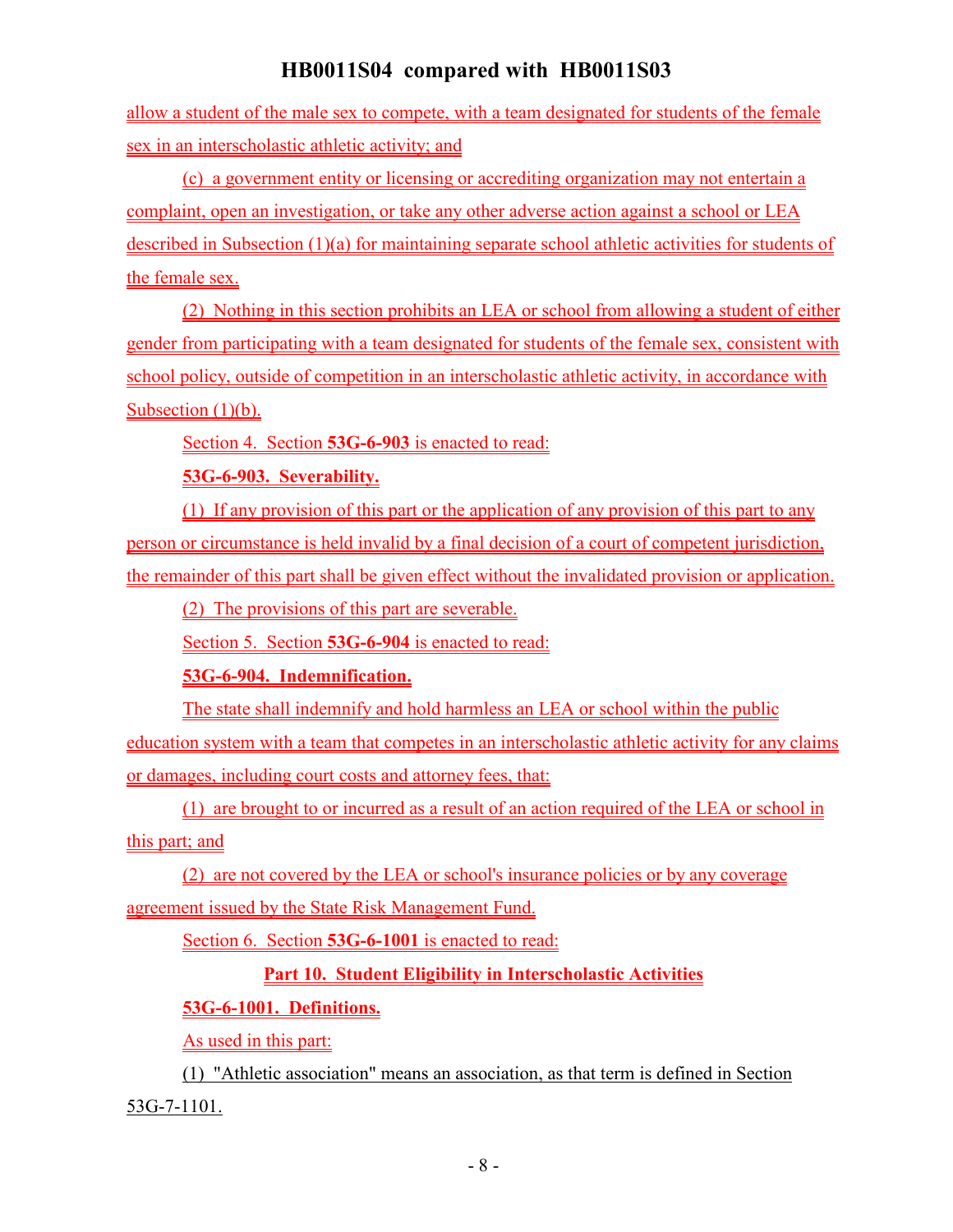(2) "Commission" means the School Activity Eligibility Commission created in Section  $\overline{+53G-6-902}$  53G-6-1003.

(3) "Female-designated" means that an interscholastic activity is designated specifically for female students.

(4) "Gender-designated" means that an interscholastic activity or facility is designated specifically for female or male students.

(5) "Gender identity" means the same as that term is defined in Section  $\{24A-5-102\}34A-5-102$ .

(6) "Interscholastic activity" means an activity in which a student represents the student's school in the activity in competition against another school.

(7) "Male-designated" means that an interscholastic activity is designated specifically for male students.

(8) "Student" means a student who is enrolled in a public school that participates in interscholastic activities.

Section {3}7. Section {**53G-6-902**}**53G-6-1002** is enacted to read:

**53G-6-1002. Effect contingent on court ruling.**

This part becomes effective if a court of competent jurisdiction invalidates or enjoins

Title 53G, Chapter 6, Part 9, Participation in Female Sports.

Section 8. Section **53G-6-1003** is enacted to read:

**{53G-6-902}53G-6-1003. School Activity Eligibility Commission -- Baseline range.**

(1) There is created the School Activity Eligibility Commission.

(2) (a) The commission shall consist of the following members:

(i) the following two members whom the president of the Senate appoints:

(A) a mental health professional; and

(B) a statistician with expertise in the analysis of medical data;

(ii) the following two members whom the speaker of the House of Representatives

appoints:

(A) a board-certified physician with expertise in gender identity healthcare; and

(B) a sports physiologist;

(iii) the following two members whom the governor appoints:

(A) a representative of an athletic association; and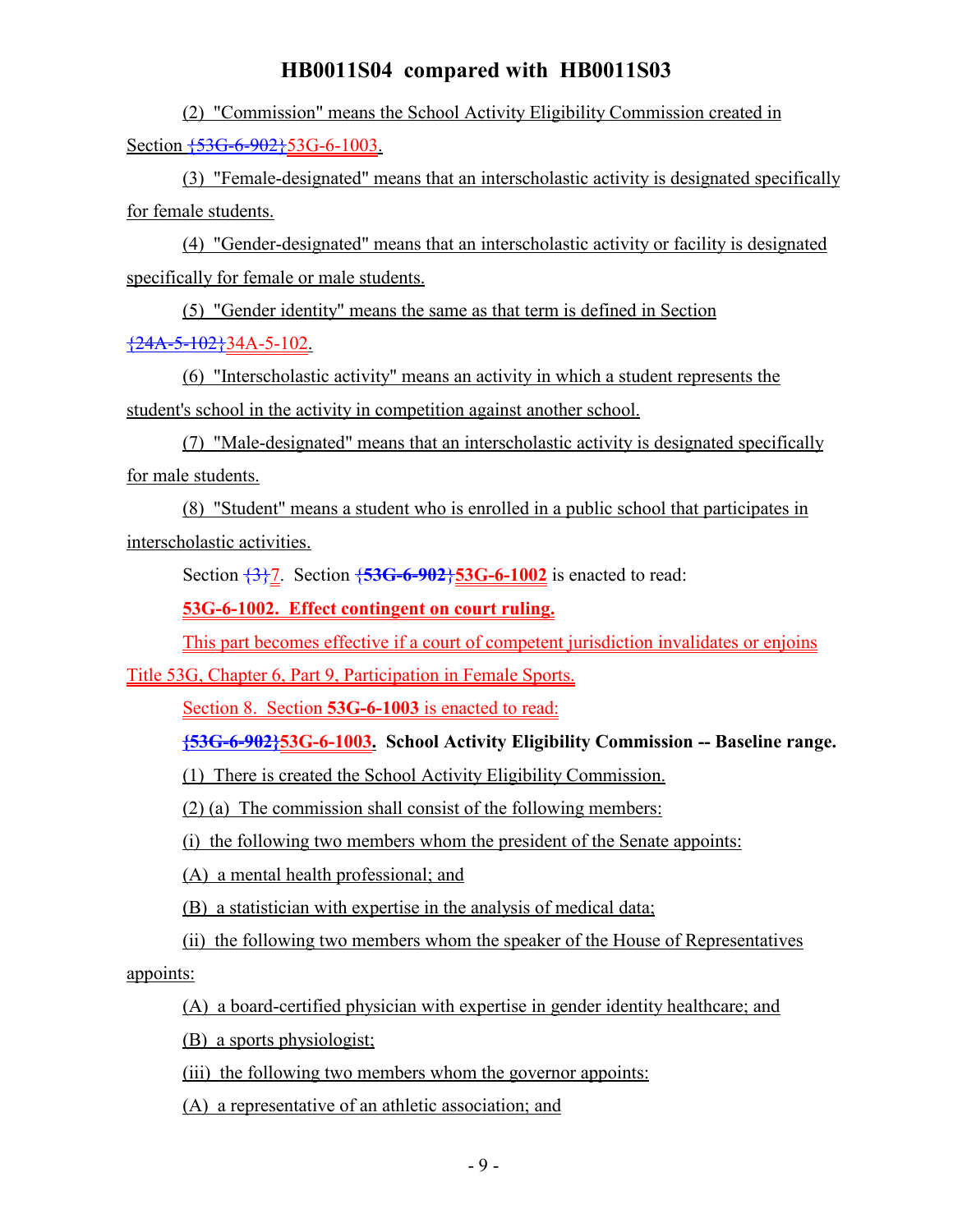(B) an athletic trainer who serves student athletes on the collegiate level; and

(iv) one ad hoc member, serving on a case-by-case basis, who is:

(A) appointed by the athletic association in which the relevant student's school competes; and

(B) a certified high school coach or official who coaches or officiates in a separate region or classification from the relevant student's school and in the sport in which the relevant student seeks eligibility.

(b) An athletic association may prepare and communicate the association's sport-specific appointments described in Subsection (2)(a)(iv) in preparation for student requests in a given sport.

(3) (a) A member of the commission described in Subsections  $(2)(a)(i)$  through (iii) shall serve an initial term of one year, subject to reappointment for subsequent terms of two years.

(b) If a vacancy occurs in the membership of the commission, the individual responsible for the appointment of the vacant seat as described in Subsection (2) shall fill the vacancy in the same manner as the original appointment.

(4) (a) (i) Except as provided in Subsection  $(4)(a)(ii)$ , all members of the commission constitute a quorum of the commission for a meeting to determine the eligibility of a student.

(ii) All members of the commission described in Subsections  $(2)(a)(i)$  through (iii) constitute a quorum for any meeting other than the meeting described in Subsection (4)(a)(i).

(b) An action of a majority of a quorum constitutes an action of the commission.

(5) A majority of the commission members described in Subsections  $(2)(a)(i)$  through (iii) shall elect a chair from among the members described in Subsections  $(2)(a)(i)$  through (iii) to:

(a) schedule meetings of the commission;

(b) set the agenda of commission meetings; and

(c) facilitate discussion among the commission's members.

(6) A commission member:

(a) may not receive compensation or benefits for the member's service on the commission; and

(b) may receive per diem and reimbursement for travel expenses that the commission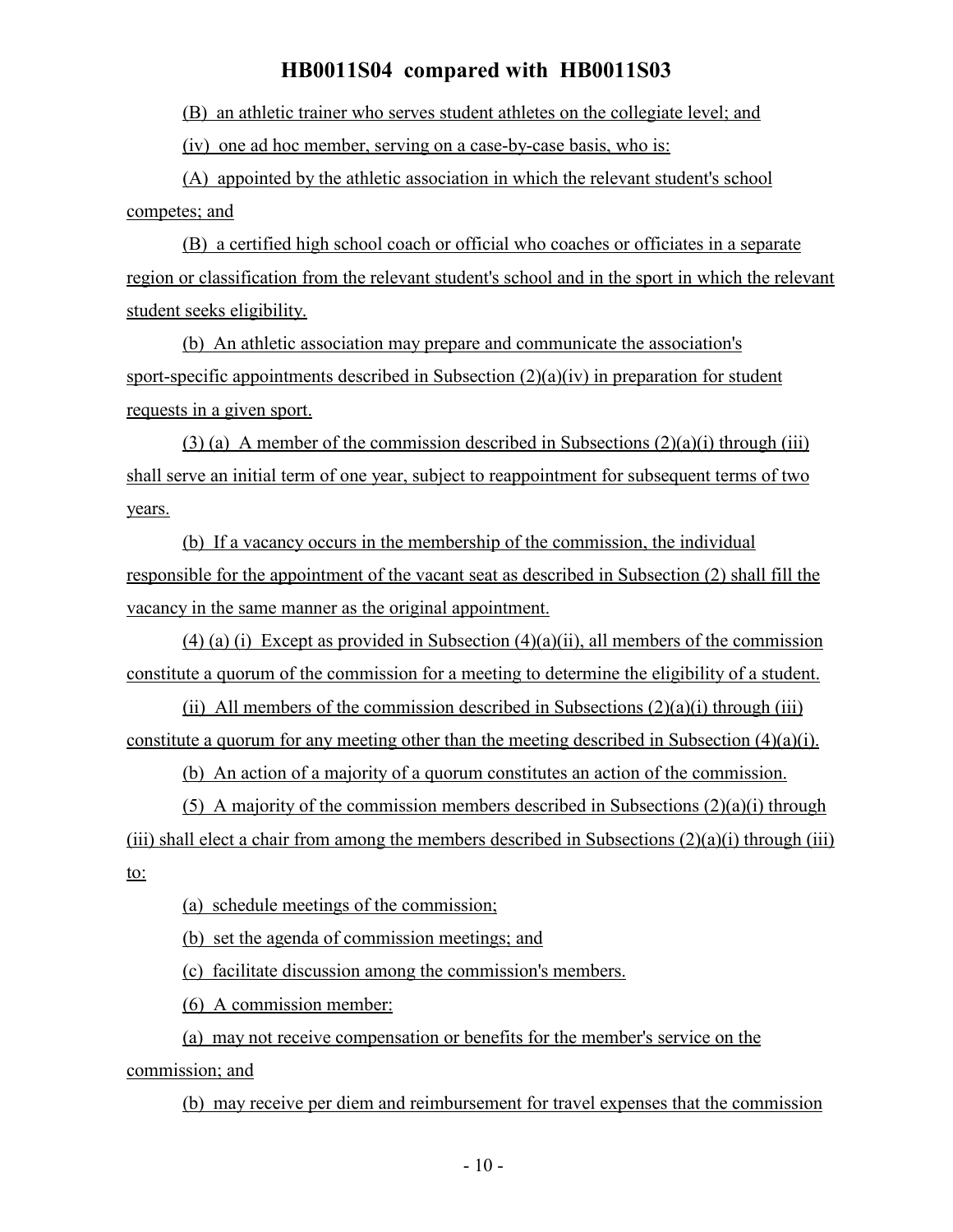member incurs as a commission member at the rates that the Division of Finance establishes under:

(i) Sections 63A-3-106 and 63A-3-107; and

(ii) rules that the Division of Finance makes under Sections 63A-3-106 and 63A-3-107.

(7) The commission may enter into an agreement with an athletic association to provide staff support to the commission.

(8) (a) The commission shall establish a baseline range of physical characteristics for students participating in a specific gender-designated activity at a specific age to provide the context for the evaluation of an individual student's eligibility for a given gender-designated interscholastic activity under Section {53G-6-903}53G-6-1004.

(b) In creating the baseline ranges described in Subsection (8)(a), the commission shall include the physical characteristics for the age and gender group in a given gender-designated interscholastic activity that are relevant to the specific interscholastic activity.

(c) The physical characteristics described in Subsection (8)(b) may include height, weight, physical characteristics relevant to the application of the standard described in Subsection  $\{53G-6-903\}$ 53G-6-1004(3), or the extent of physical characteristics affected by puberty, giving consideration to the practicability of considering the physical characteristic when making an assessment of an individual student's eligibility under Section {53G-6-903}53G-6-1004.

(9) Any record of the commission, including any communication between an athletic association and the commission, that relates to a specific student shall be classified as a protected record under Title 63G, Chapter 2, Government Records Access and Management Act.

(10) Members of the commission are immune from suit with respect to all acts done and actions taken in good faith in carrying out the purposes of this part.

(11) The commission has no authority in relation to eligibility questions other than participation in a gender-designated interscholastic activity under this part.

Section {4}9. Section {**53G-6-903**}**53G-6-1004** is enacted to read:

**{53G-6-903}53G-6-1004. Eligibility for interscholastic activities.**

(1) (a) Notwithstanding any state board rule or policy of an athletic association, and except as provided in Subsections (1)(b) and (c):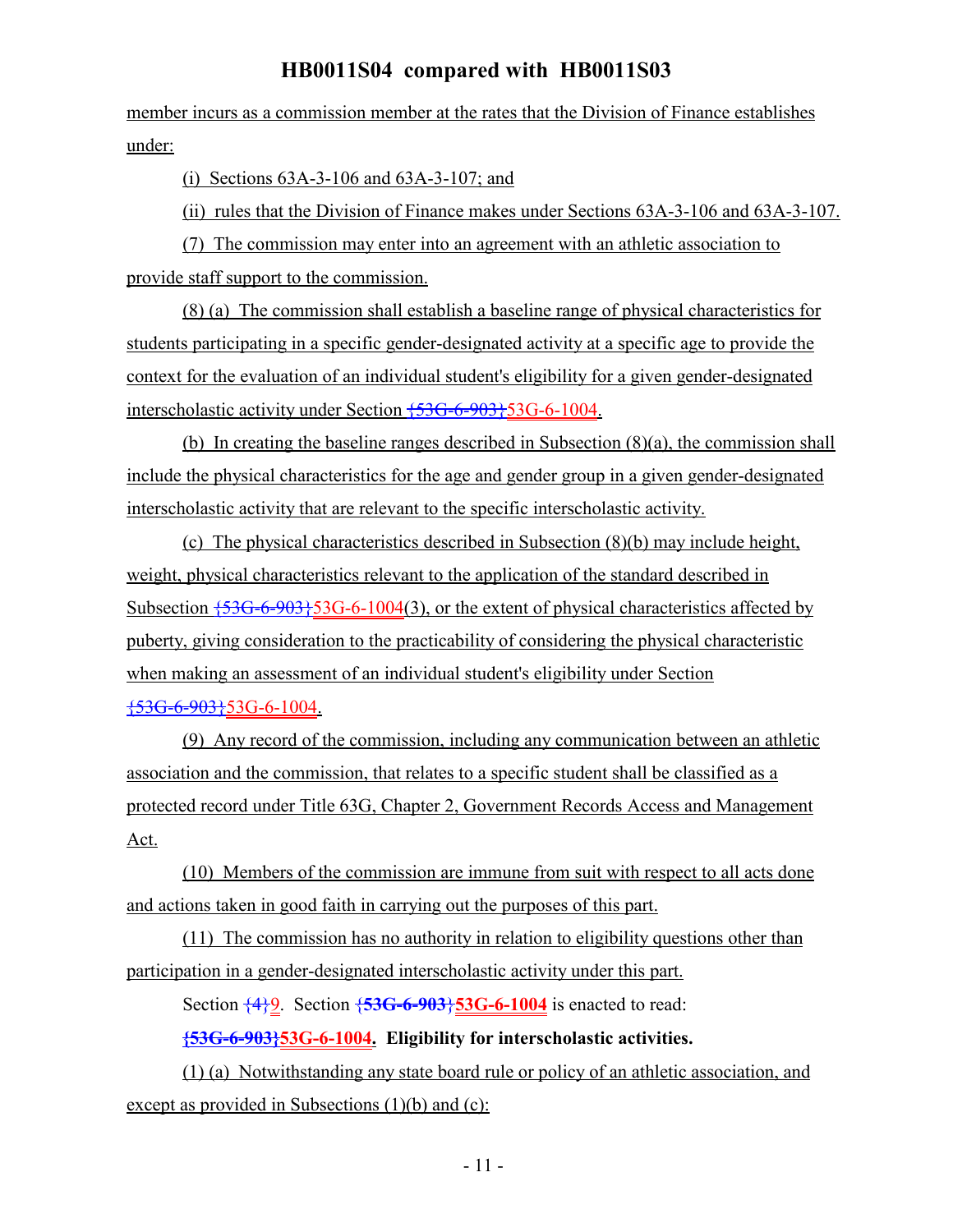(i) once a student has obtained the eligibility approval of the commission under Subsection (2), the student may participate in a gender-designated interscholastic activity that does not correspond with the sex designation on the student's birth certificate; and

(ii) if a student does not obtain the eligibility approval of the commission under Subsection (2), the student may not participate in a gender-designated interscholastic activity that does not correspond with the sex designation on the student's birth certificate.

(b) A student who has undergone or is undergoing a gender transition shall obtain the eligibility approval of the commission under Subsection (2) to participate in a gender-designated interscholastic activity that corresponds with the student's gender identity.

(c) Nothing in this subsection prohibits a student from participating in a gender-designated interscholastic activity in accordance with 34 C.F.R. Sec. 106.41(b).

(2) (a) When a student registers with an athletic association to participate in a gender-designated interscholastic activity:

(i) a student who has undergone or is undergoing a gender transition shall notify the athletic association of the student's transition and the need for the commission's eligibility approval as described in Subsection (1)(b);

(ii) the athletic association shall notify the commission of:

(A) a student for whom an eligibility determination of the commission is required due to the sex designation on the student's birth certificate not corresponding with the gender designation of the gender-designated interscholastic activity in which the student seeks to participate or the student's notice of a gender transition under Subsection (1)(a)(ii); and

(B) the association's ad hoc appointment to the commission described in Subsection  $\frac{1}{536-6-902}$  53G-6-1003(2)(a)(iv); and

(iii) the commission shall notify the student described in Subsection  $(2)(a)$  regarding the process for determining the student's eligibility for the activity under this section.

(b) The commission shall:

(i) schedule a closed meeting to consider a student's eligibility to be held within 30 days after the day on which the commission receives the notification described in Subsection  $(2)(a)$ ; and

(ii) notify the relevant athletic association and the student's parents or legal guardians of the scheduled meeting.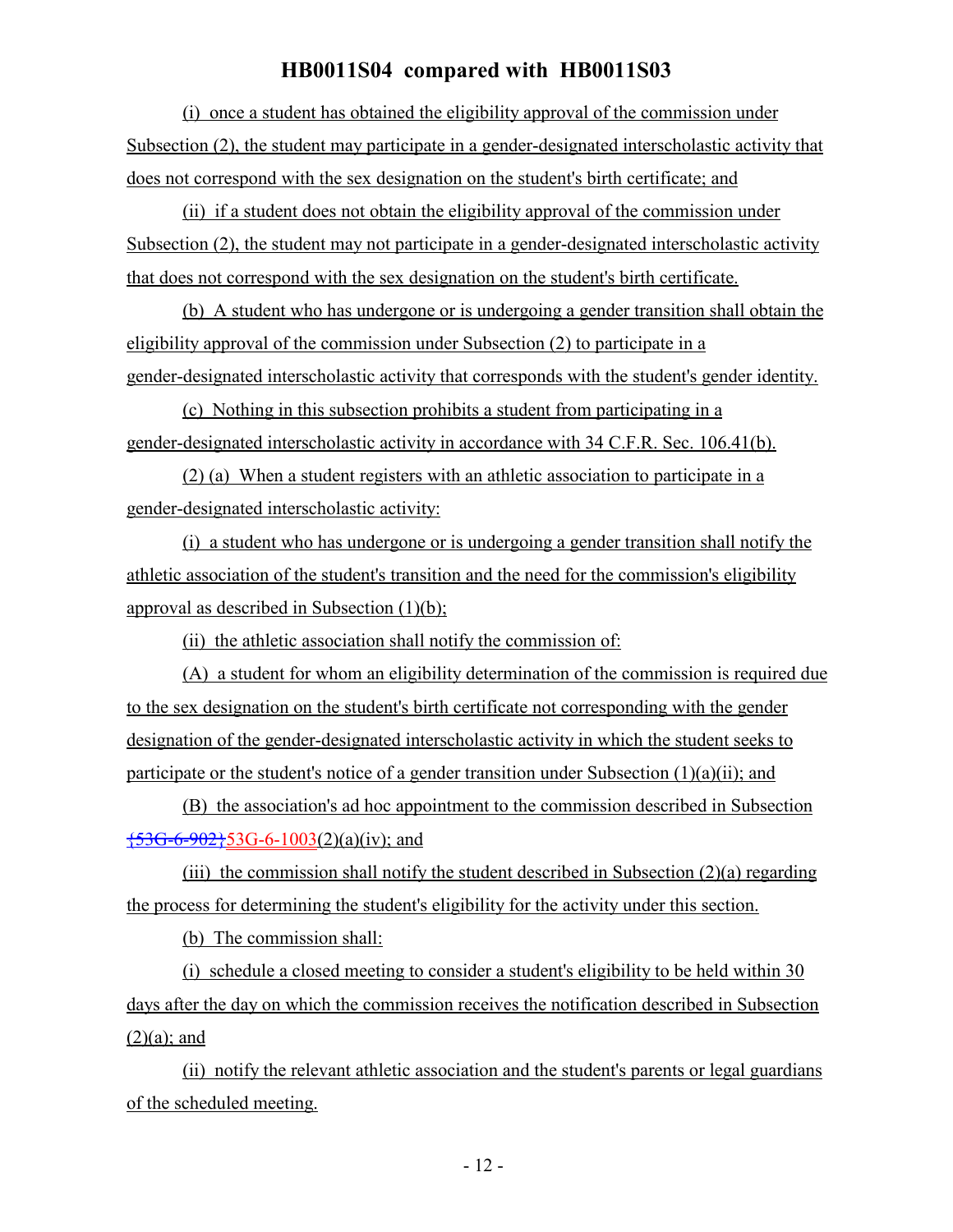(c) Before the meeting described in Subsection (2)(b):

(i) the student for whom the commission has scheduled the meeting or the student's parent or guardian is not required but may submit to the commission any information the student wishes to disclose to the commission that may be relevant to the commission's eligibility determination, including information regarding:

(A) the gender-designated interscholastic activities for which the student seeks eligibility;

(B) the gender-designated interscholastic activities in which the student has previously participated; and

(C) the student's physical characteristics or medical treatments that support the student's eligibility for the specific gender-designated interscholastic activity;

(ii) the commission may request additional evidence from the student that is:

(A) limited to the extent possible to protect the student's privacy; and

(B) only directly relevant to the commission's eligibility determination; and

(iii) the commission may offer the student a voucher to cover the cost of a diagnostic assessment if the commission makes a request for medical information under Subsection  $(2)(c)(ii)$  for which the student's insurance does not provide coverage or reimbursement for the diagnostic that:

(A) would provide the requested information; and

(B) is not free or otherwise readily available to the student.

(d) During the meeting described in Subsection (2)(b):

(i) only the following individuals may be present or participate electronically:

(A) the student for whom the commission is meeting to make an eligibility

determination;

(B) the student's parents or guardians;

(C) the members and necessary staff of the commission; and

(D) any medical professionals or other witnesses the student chooses to include to support the student's eligibility;

(ii) attendees may participate in person or electronically; and

(iii) the commission shall:

(A) hear the information that supports the student's eligibility;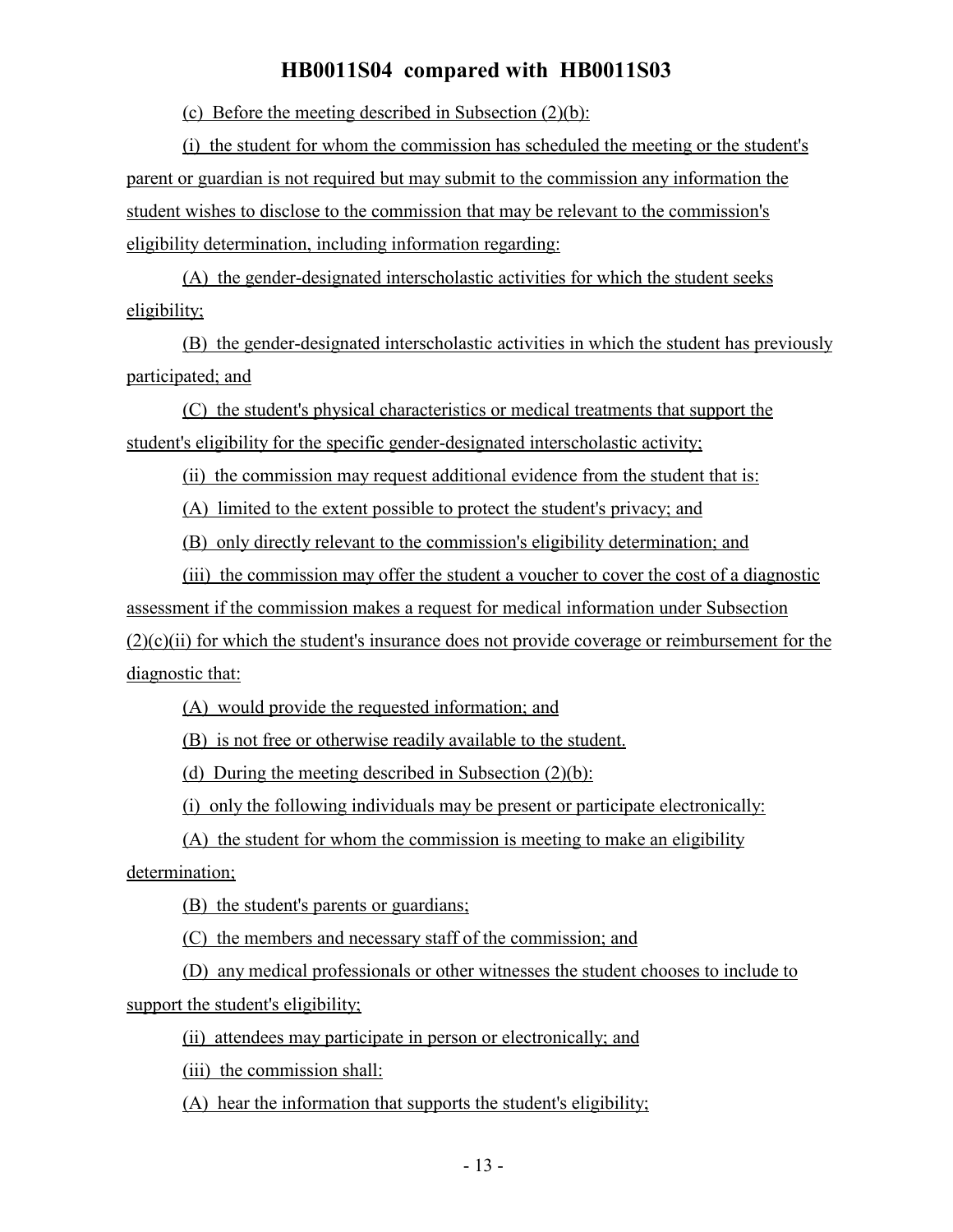(B) deliberate the facts relevant to the student's physical characteristics and eligibility in camera or otherwise after temporarily excusing from the meeting the student, the student's parents or legal guardians, and any medical professionals or other witnesses whom the student includes; and

(C) render the commission's eligibility determination in accordance with Subsection (3) or request additional information and schedule an additional commission meeting to be held within 30 days of the meeting and in accordance with this Subsection (2)(d) to discuss the additional information and render the commission's eligibility determination.

(3) In making an eligibility determination, the commission, after considering whether the student's assertion of a gender identity is consistent with the statutory definition of gender identity as that term is defined in Section 34A-5-101, including the implications for the student's mental health of participating in the gender-designated interscholastic activity, shall:

(a) make a determination regarding whether, when measured against the relevant baseline range described in Subsection  $\overline{53G-6-902}$  53G-6-1003(8), granting the student's eligibility would:

(i) present a substantial safety risk to the student or others that is significantly greater than the inherent risks of the given activity; or

(ii) likely give the student a material competitive advantage when compared to students of the same age competing in the relevant gender-designated activity, including consideration of the student's previous history of participation in gender-designated interscholastic activities; and

(b) record the commission's decision and rationale in writing and provide the written decision to the student within 30 days after the day on which the commission renders an eligibility decision under Subsection (3)(a) in a meeting described in Subsection (2)(b).

(4) (a) Notwithstanding any other provision of law and except as provided in Subsections (3)(b) and (4)(b), the commission may not disclose:

(i) the name of a student whose eligibility the commission will consider, is considering, or has considered; or

(ii) the commission's determination regarding a student's eligibility.

(b) The commission shall disclose the commission's determination of a student's eligibility for a given gender-designated interscholastic activity to the relevant athletic